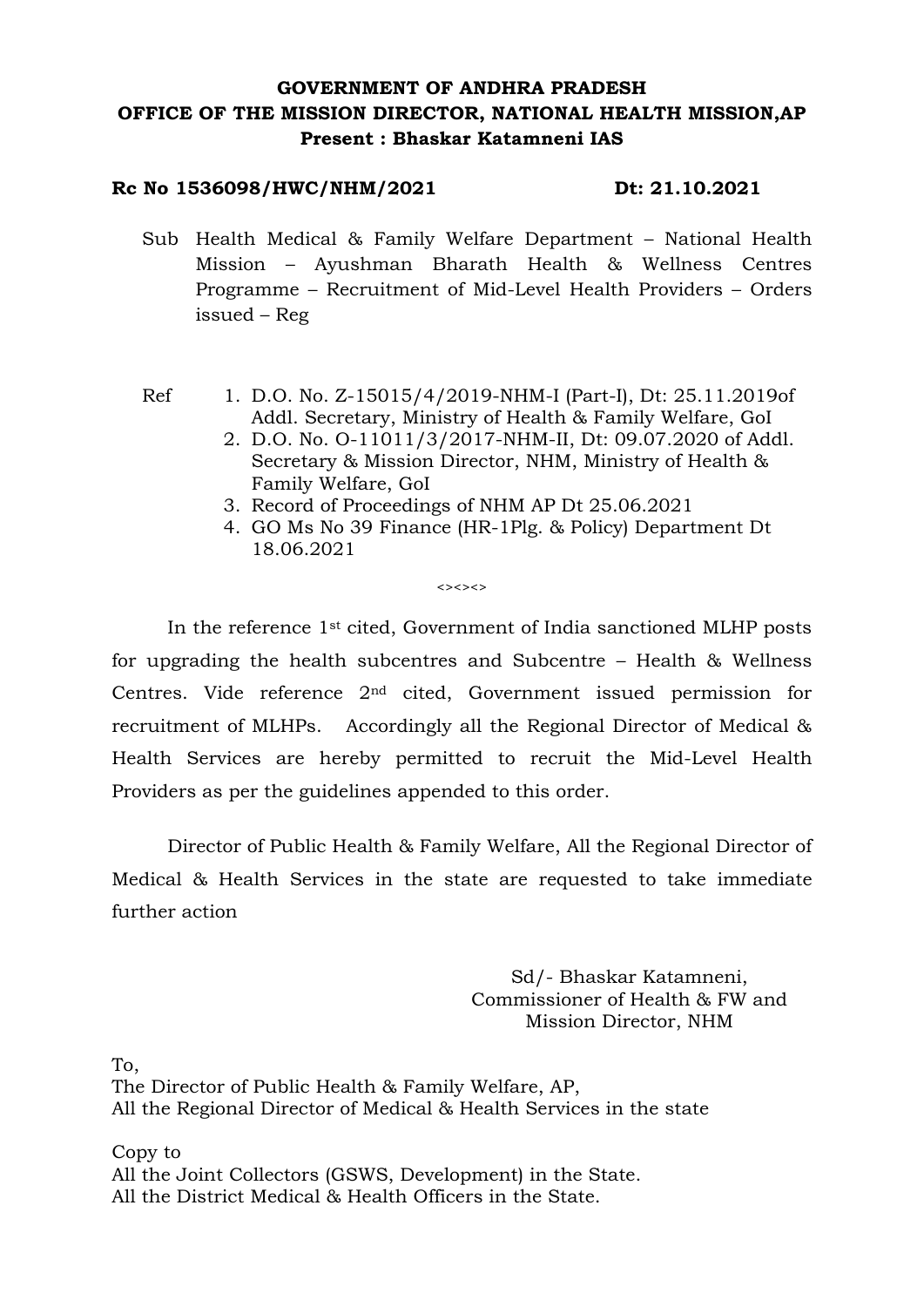### **GUIDELINES FOR RECRUITEMENT OF MID LEVEL HEALTH PROVIDERS - 2021**

- 1. Name of the Post : Mid-Level Health Provider
- 2. Number of Posts : 3393

| S <sub>1</sub> | Zone         | <b>Districts</b>                           | No of |
|----------------|--------------|--------------------------------------------|-------|
| No.            |              |                                            | Posts |
|                |              | Srikakulam, Vizianagaram and Visakhapatnam | 633   |
|                | $\mathbf{H}$ | East Godavari, West Godavari and Krishna   | 1003  |
| 3              | Ш            | Guntur, Prakasam and Nellore               | 786   |
| 4              | IV           | Chittoor, Kadapa, Ananthapur and Kurnool   | 971   |

- 3. Qualifications : Candidates shall fulfil the following qualifications for apply to the post
	- **i. Must have completed B.Sc. (Nursing) from recognised university and registered in the AP Nursing Council.**
	- **ii. Must have studied Certificate Programme for Community Health (CPCH) as integrated Certificate Programme in the B.Sc. (N). This is a mandatory requirement and no candidates will be considered in the absence of same.**
	- iii. Must not have completed 35 Years as on date of issue of notification. 40 years in case of BC, SC, ST, Physically Handicapped and Ex-service men
	- 4. Method of Appointment: Appointment is purely on Contract basis for the period of one year and will be renewed based on the performance and availability of funds..
	- 5. Selection Criteria:
		- **i. Marks obtained in the B.Sc. (N) course is the only criteria for selection.**
		- ii. Rule of reservations as per AP State and Subordinate Services Rules and presidential orders governing the local status are applicable for selection.
	- 6. Recruitment process
		- i. Regional Director of Medical & Health Services, who is appointing authority will complete the selection process as per the guidelines and issue appointment orders to the selected candidates.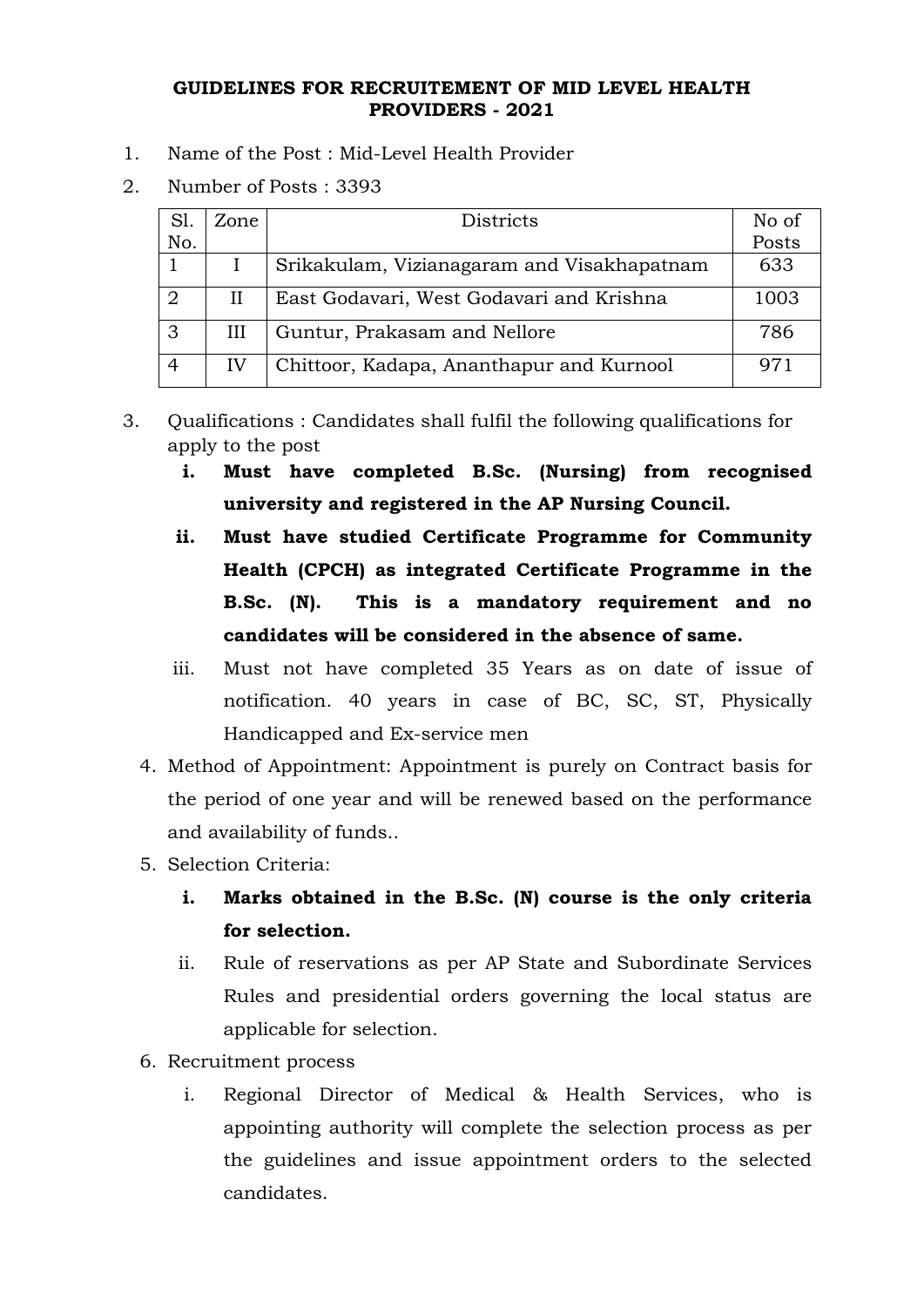- ii. Committee with the following officers shall ensure that recruitment process is completed as per the guidelines and schedule.
	- i. Director of Public Health & Family Welfare
	- ii. State Programme Manager, NHM
	- iii. Chief Administrative Officer, NHM
	- iv. Additional Director, MHN
	- v. Programme Officer, HWC
- iii. Candidates shall submit the applications in the prescribed online format (Annexure A)
- iv. The following copies of the certificates shall be submitted by the candidates along with the application
	- i. SSC or equivalent examination (for date of birth)
	- ii. Intermediate examination or  $10 + 2$  Examination
	- iii. B.SC (N) examination pass certificates (Provisional and Degree)
	- iv. Marks Memos of B.Sc., (Nursing) all years
	- **v. Applications shall be submitted online only. Candidates shall submit the application online through website at hmfw.ap.gov.in, cfw.ap.nic.in. Applications submitted in person will not be considered.**
	- vi. All the certificates (Soft copies) at para iv shall be uploaded. Every application submitted online, will be given acknowledgment
	- vii. Certificate of Permanent Registration in Andhra Pradesh Nursing & Midwives Council should be enclosed
	- viii. Copy of Caste / Community Certificate in case of SC/ ST / BC/ EWS (with categorization) issued by the Revenue authority viz., Tahsildar / MRO / RDO Concerned. In the absence of proper caste certificate, the candidate will be treated as OC candidate
		- ix. Study Certificates for the years 4<sup>th</sup> to 10<sup>th</sup> class from where the candidate studied
		- x. Copy of certificate for Physically handicapped (If applicable)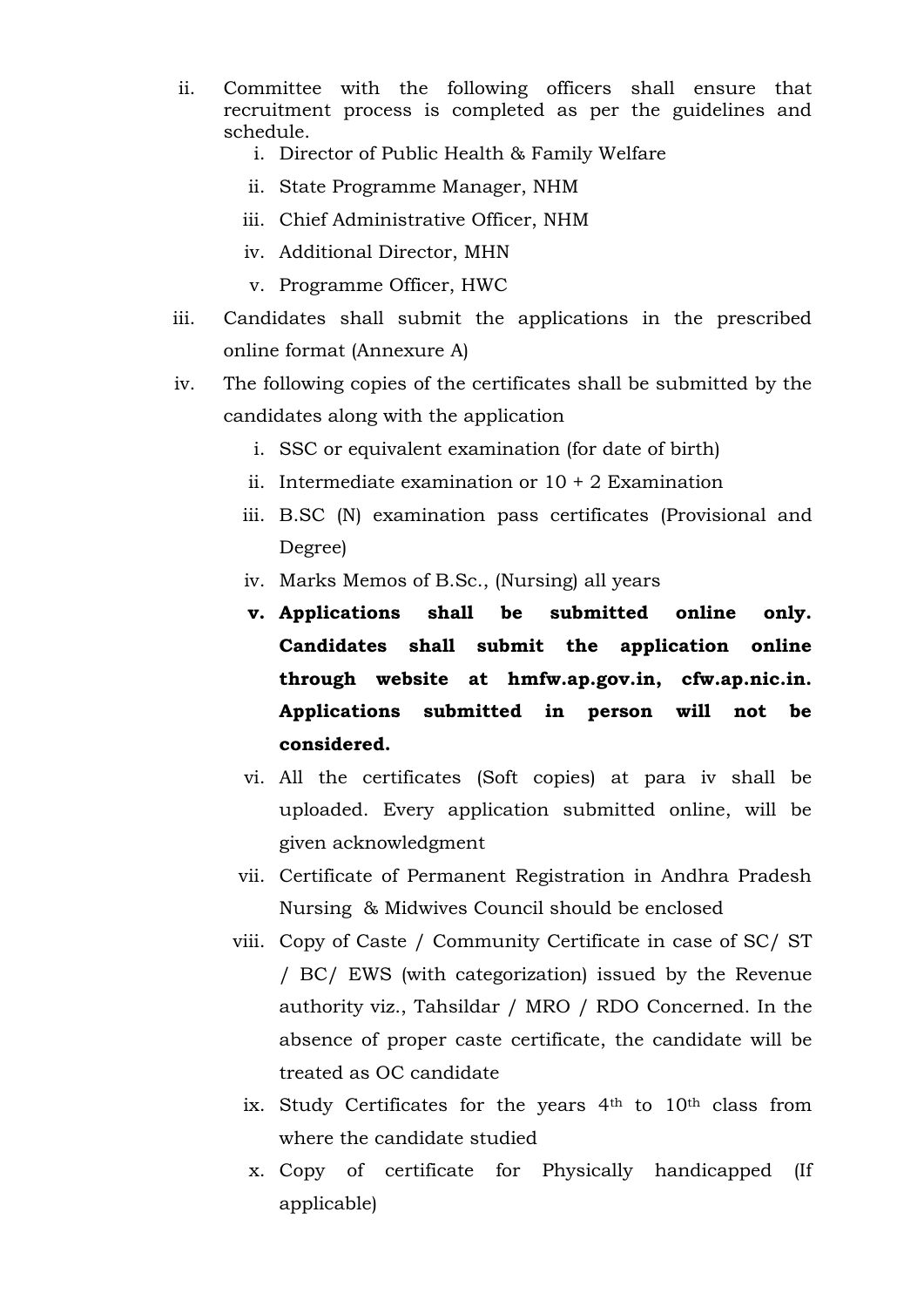xi. Copy of certificate for Ex-service men (If applicable)

7. Schedule for recruitment

|       | Date of Notification                          | 23.10.2021    |  |
|-------|-----------------------------------------------|---------------|--|
| ii.   | Last Date for receipt of applications         | 06.11.2021    |  |
| iii.  | Date of publication of provisional merit list | 10.11.2021    |  |
| iv.   | Last date for receipt of objections<br>on     | 12.11.2021    |  |
|       | provisional merit list                        |               |  |
| v.    | Date of publication of Final merit list       | 15.11.2021    |  |
| vi.   | Date of publication of provisional selection  | 19.11.2021    |  |
|       | list                                          |               |  |
| vii.  | Last date for receipt of objections<br>on     | 21.11.2021    |  |
|       | provisional selection list                    |               |  |
| viii. | Date of publication of final selection list   | 24.11.2021    |  |
| ix.   | Date of counselling                           | 27.11.2021 to |  |
|       |                                               | 30.11.2021    |  |

- 8. RDM&HS shall screen all the applications submitted online and publish the provisional merit list in the website cfw.ap.nic.in and hmfw.ap.gov.in
- 9. Candidates shall submit the objections if any to the respective RDM&HS through e-mail.
- 10. Every objection shall be attended and final merit list shall be published in the website.
- 11. Based on final merit list, Provisional selection list shall be prepared and obtain the approval of Committee at para 6 (ii). Provisional selection list shall be published in website for objections.
- 12. After attending the objections on provisional selection list, final selection list shall be published.
- 13. At every stage of recruitment, SMS shall be sent to candidates on recruitment information.
- 14. Counselling for allocation of postings shall be conducted online and posting orders shall be issued to the selected MLHPs.
- 15. All the candidates, who are selected and appointed as MLHPs, shall report to the place of posting within one week from date of appointment order.

Sd/- Bhaskar Katamneni, Commissioner of Health & FW and Mission Director, NHM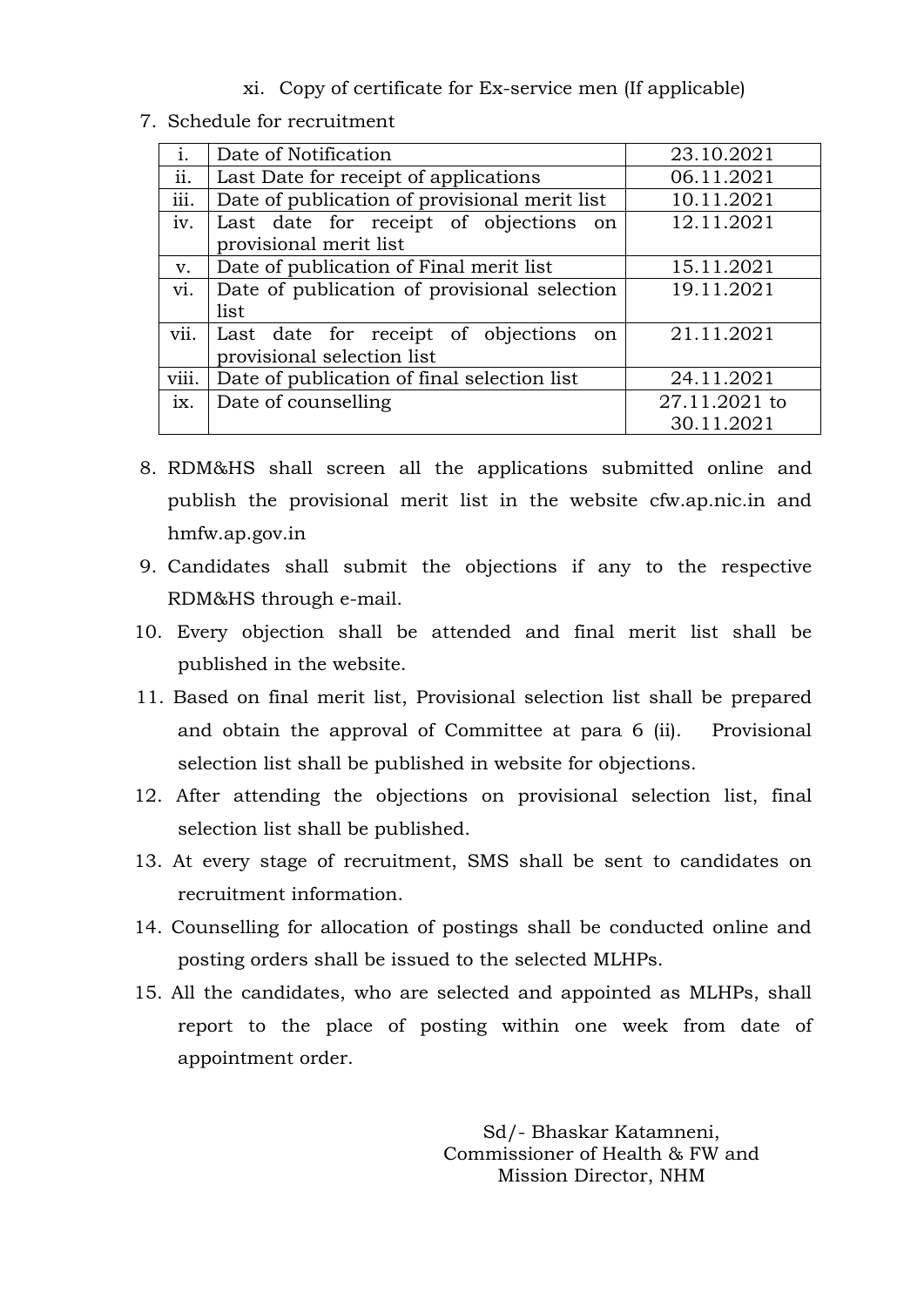**PHOTO**

#### **ANNEXURE - A**

# **GOVERNMENT OF ANDHRA PRADESHNATIONAL HEALTH MISSION, AP ONLINE APPLICATION FORMAT FOR THE POST OF MID LEVEL HEALTH PROVIDER Zone applied: I, II, III, IV**

#### 1. PERSONAL DETAILS:

| 1               | Name                                 |                                       |
|-----------------|--------------------------------------|---------------------------------------|
| 2               | Sex                                  |                                       |
| 3               | Date of Birth                        |                                       |
| 4               | Father name                          |                                       |
| 5               | <b>Social Status</b>                 | OC/SC/ST/BC-A/BC-B/BC-C/BC-D/BC-E/EWS |
| 6               | Aadhar Number                        |                                       |
| $\overline{7}$  | Mobile Number                        |                                       |
| 8               | <b>E-Mail Address</b>                |                                       |
| 9               | Address for<br>Communication         |                                       |
| 10 <sup>1</sup> | Physically handicapped<br>(Yes / No) |                                       |
| 11              | Ex-service Men (Yes / No)            |                                       |

#### 2. EDUACTIONAL DETAILS:

| SI.<br>No.     | <b>Class</b>                     | Year of<br>Passing | School / College<br>Studied | <b>District</b> |
|----------------|----------------------------------|--------------------|-----------------------------|-----------------|
|                | $\overline{4}^{\text{th}}$ class |                    |                             |                 |
| $\overline{2}$ | $\overline{5}^{\text{th}}$ class |                    |                             |                 |
| 3              | $6th$ class                      |                    |                             |                 |
| 4              | $\overline{7}^{\text{th}}$ class |                    |                             |                 |
| 5              | $8th$ class                      |                    |                             |                 |
| 6              | 9 <sup>th</sup><br>class         |                    |                             |                 |